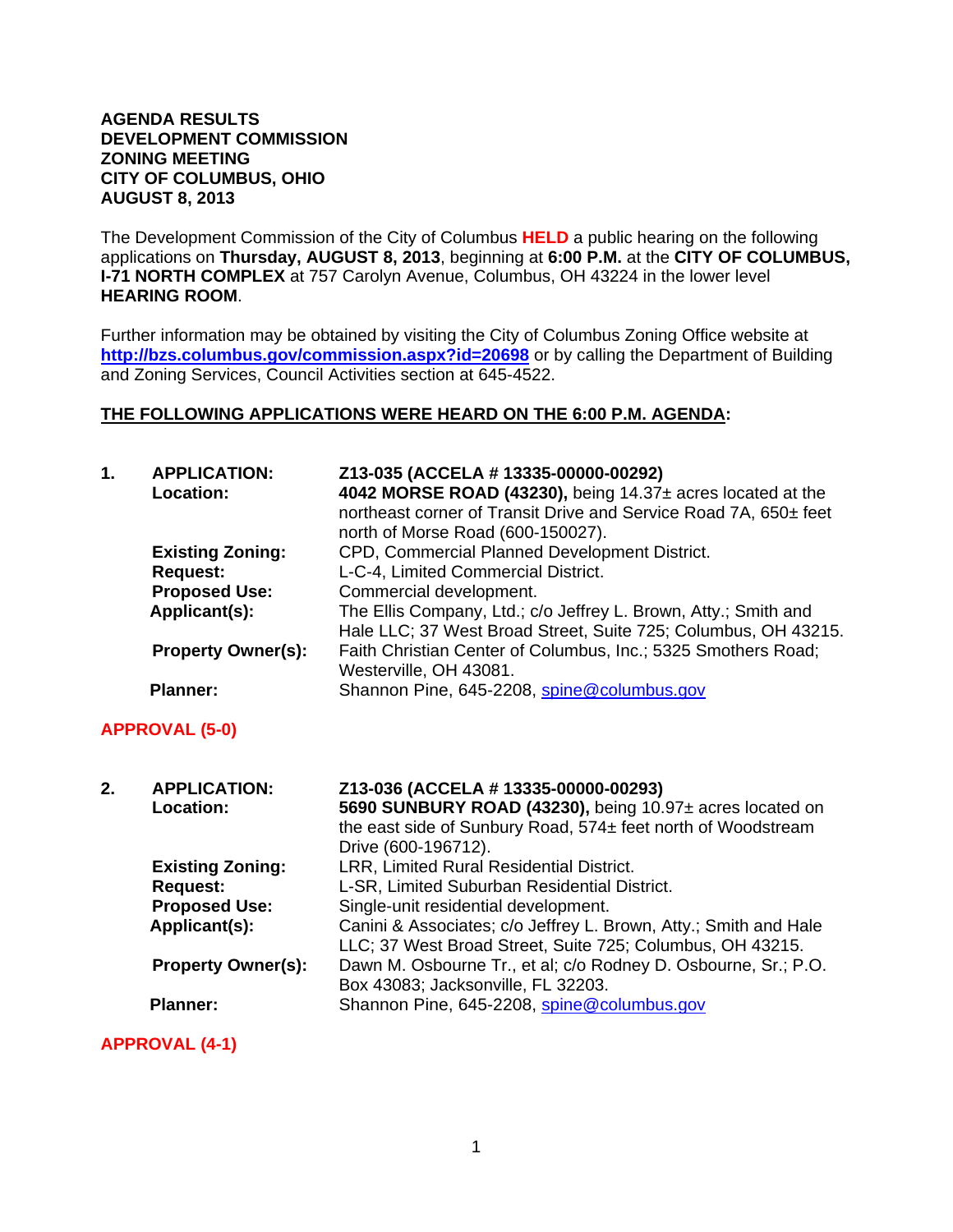| 3. | <b>APPLICATION:</b><br>Location:        | Z13-022 (ACCELA # 13335-00000-00133)<br>3355 SOUTH HIGH STREET (43207), being 1.7± acres located on<br>the west side of South High Street, 834± feet north of West<br>Williams Road (010-112334; Far South Columbus Area<br>Commission). |
|----|-----------------------------------------|------------------------------------------------------------------------------------------------------------------------------------------------------------------------------------------------------------------------------------------|
|    | <b>Existing Zoning:</b>                 | C-4, Commercial District.                                                                                                                                                                                                                |
|    | <b>Request:</b>                         | L-M, Limited Manufacturing District.                                                                                                                                                                                                     |
|    | <b>Proposed Use:</b>                    | Wholesale supply.                                                                                                                                                                                                                        |
|    | Applicant(s):                           | JC Roofing Supply; c/o Jeffrey L. Brown, Atty.; Smith and Hale; 37<br>West Broad Street, Suite 725; Columbus, OH 43215.                                                                                                                  |
|    | <b>Property Owner(s):</b>               | Claudia M. Jayne; c/o Jonathan G. Jayne; 1535 Keystone Avenue;<br>Dayton, OH 45403.                                                                                                                                                      |
|    | <b>Planner:</b>                         | Shannon Pine; 645-2208; spine@columbus.gov                                                                                                                                                                                               |
|    | <b>APPROVAL (5-0)</b>                   |                                                                                                                                                                                                                                          |
| 4. | <b>APPLICATION:</b><br><b>Location:</b> | Z13-040 (ACCELA # 13335-00000-00383)<br>2410 HILLIARD-ROME ROAD (43026), being 0.9± acres located<br>on the east side of Hilliard-Rome Road, 964± feet south of Roberts<br>Road (560-168633).                                            |
|    | <b>Existing Zoning:</b>                 | L-C-2, Limited Commercial District.                                                                                                                                                                                                      |
|    | <b>Request:</b>                         | L-C-3, Limited Commercial District.                                                                                                                                                                                                      |
|    | <b>Proposed Use:</b>                    | Limited commercial development.                                                                                                                                                                                                          |
|    | Applicant(s):                           | Gregory A. Richards; c/o Jeffrey L. Brown, Atty.; Smith and Hale<br>LLC; 37 West Broad Street, Suite 725; Columbus, OH 43215.                                                                                                            |
|    | <b>Property Owner(s):</b>               | The Applicant.                                                                                                                                                                                                                           |
|    | <b>Planner:</b>                         | Shannon Pine, 645-2208, spine@columbus.gov                                                                                                                                                                                               |
|    | <b>APPROVAL (5-0)</b>                   |                                                                                                                                                                                                                                          |

| 5. | <b>APPLICATION:</b>       | Z13-041 (13335-00000-00384)                                                  |
|----|---------------------------|------------------------------------------------------------------------------|
|    | <b>Location:</b>          | 135 DILLMONT DRIVE (43235), being 2.1± acres located 230±                    |
|    |                           | feet east of Dillmont Drive, and 660± feet south of Lazelle Road             |
|    |                           | (part of 610-214993).                                                        |
|    | <b>Existing Zoning:</b>   | L-C-2, Limited Commercial District.                                          |
|    | <b>Request:</b>           | L-AR-12, Limited Apartment Residential District.                             |
|    | <b>Proposed Use:</b>      | Twenty-four unit apartment building.                                         |
|    | Applicant(s):             | Donald W. Kelley and Associates, Inc.; c/o Dave Perry, Agent;                |
|    |                           | David Perry Co. Inc.; 145 East Rich St., 3 <sup>rd</sup> Floor; Columbus, OH |
|    |                           | 43215; and Donald Plank, Plank Law Firm; 145 East Rich St., 3 <sup>rd</sup>  |
|    |                           | Floor; Columbus, OH 43215.                                                   |
|    | <b>Property Owner(s):</b> | PFJ Investments Ltd.; c/o Dave Perry, Agent; David Perry Co. Inc.;           |
|    |                           | 145 East Rich St., 3 <sup>rd</sup> Floor; Columbus, OH 43215.                |
|    | <b>Planner:</b>           | Shannon Pine, 645-2208, spine@columbus.gov                                   |
|    |                           |                                                                              |

# **APPROVAL (5-0)**